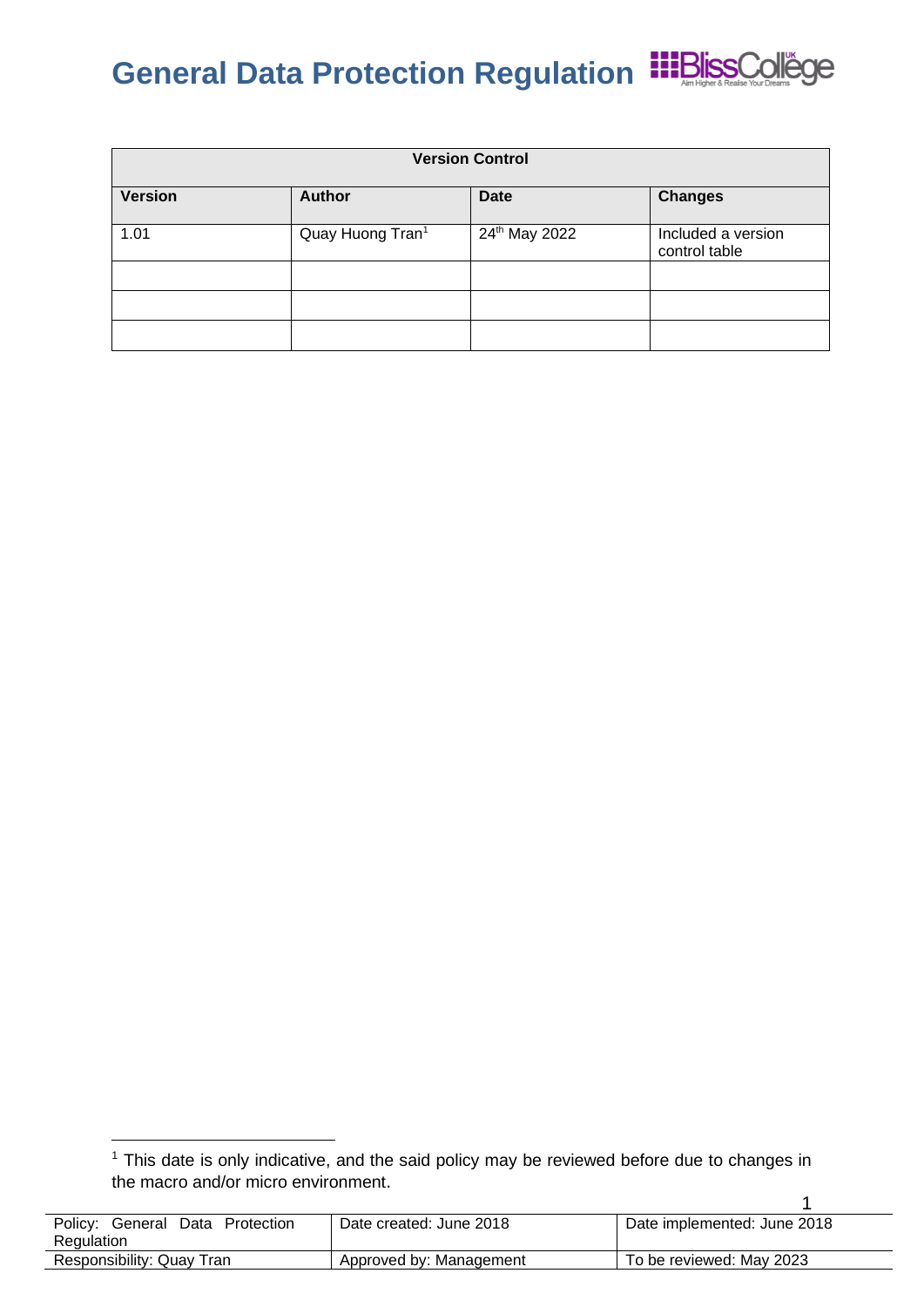

### **Table of Contents**

| 1  | Introduction                                     | 3  |
|----|--------------------------------------------------|----|
| 2  | Scope of the policy                              | 3  |
| 3  | Purpose of the policy                            | 3  |
| 4  | Location of the policy                           | 3  |
| 5  | Communication of the policy                      | 3  |
| 6  | Review of the policy                             | 3  |
| 7  | <b>Commitment to the Policy</b>                  | 3  |
| 8  | Legal framework                                  | 4  |
| 9  | <b>Applicable Data</b>                           | 4  |
| 10 | <b>Principles</b>                                | 4  |
|    | 10.1<br>Accountability                           | 5  |
|    | 10.2<br>Lawful processing                        | 5  |
| 11 | Consent                                          | 7  |
| 12 | The right to be informed                         | 7  |
| 13 | The right of access                              | 8  |
| 14 | The right to rectification                       | 9  |
| 15 | The right to Erasure                             | 9  |
| 16 | The right to restrict processing                 | 10 |
| 17 | The right to data portability.                   | 10 |
| 18 | The right to object                              | 11 |
| 19 | Privacy by design and privacy impact assessments | 12 |
| 20 | Data Breaches                                    | 13 |
| 21 | <b>Data Protection Policy</b>                    | 14 |
|    | 21.1<br>Data security                            | 14 |
| 22 | <b>CCTV and Photography</b>                      | 15 |
| 23 | <b>Data Retention</b>                            | 16 |

| Policy: General Data Protection | Date created: June 2018 | Date implemented: June 2018 |
|---------------------------------|-------------------------|-----------------------------|
| Regulation                      |                         |                             |
| Responsibility: Quay Tran       | Approved by: Management | To be reviewed: May 2023    |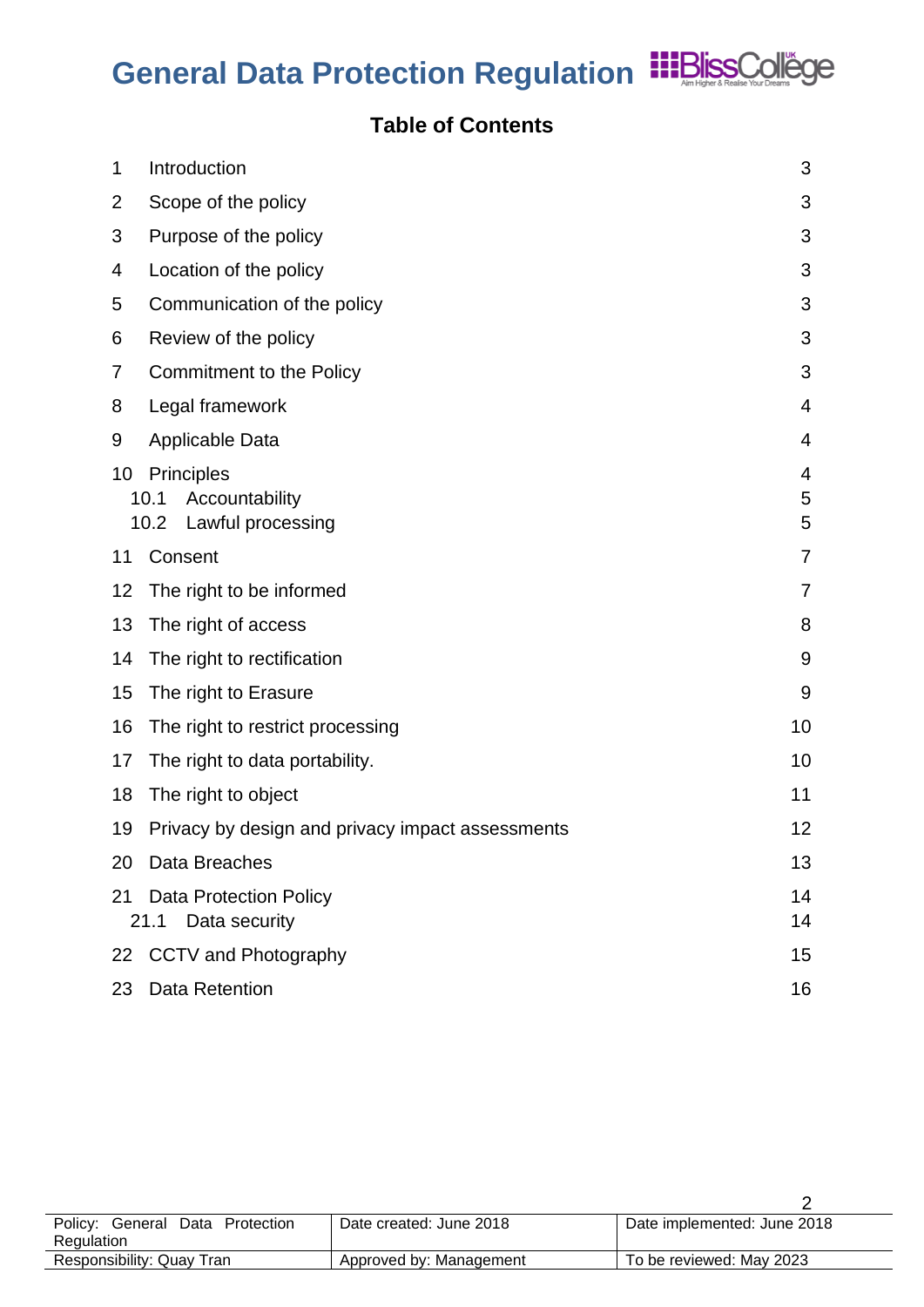

3

### <span id="page-2-0"></span>**1 Introduction**

Bliss College is required to keep and process certain information about its staff members and learners in accordance with its legal obligations under the General Data Protection Regulation (GDPR).

From time to time, Bliss College will be required to share personal information about its staff or learners with other organisations, mainly the Prime Funders, Ofsted and educational bodies, and potentially social services.

This policy is in place to ensure all stakeholders are aware of their responsibilities and outlines how it complies with the core principles of the GDPR.

Organisational procedures for keeping data secure are imperative, and we believe that it is good practice to keep clear practical policies, backed up by written procedures.

This policy complies with the requirements set out in the GDPR, which came into effect on 25 May 2018.

### <span id="page-2-1"></span>**2 Scope of the policy**

This policy covers the principles of course management and administrative procedures offered at Bliss College, ensuring that the welfare and general interest of learners are prioritised.

### <span id="page-2-2"></span>**3 Purpose of the policy**

The purpose is to set out the college's commitment to ensuring we adhere to the principles and guidelines of the General Data Protection Regulations (GDPR). This is necessary not only to satisfy the college's legal obligation, but also to ensure that the expectations of various stakeholders are met.

### <span id="page-2-3"></span>**4 Location of the policy**

You can obtain of this policy by ringing our administration team on 02085144977.

### <span id="page-2-4"></span>**5 Communication of the policy**

It's important that personnel involved in the management, assessment and quality assurance of all programs on offer, are fully aware of the contents of the policy.

### <span id="page-2-5"></span>**6 Review of the policy**

This policy will be reviewed on an annual basis and revised where necessary based on feedback from stakeholders, external agencies and regulatory authorities. The review of the policy will ensure that procedures continue to be consistent with the regulatory criteria and are applied properly and fairly in arriving at judgements.

### <span id="page-2-6"></span>**7 Commitment to the Policy**

Bliss College's management and staff are collectively committed to ensuring that all employees are aware of their duties and responsibilities as an effort to fulfil the

| Policy:<br>Data<br>Protection<br>General | Date created: June 2018 | Date implemented: June 2018 |
|------------------------------------------|-------------------------|-----------------------------|
| Regulation                               |                         |                             |
| Responsibility: Quay Tran                | Approved by: Management | To be reviewed: May 2023    |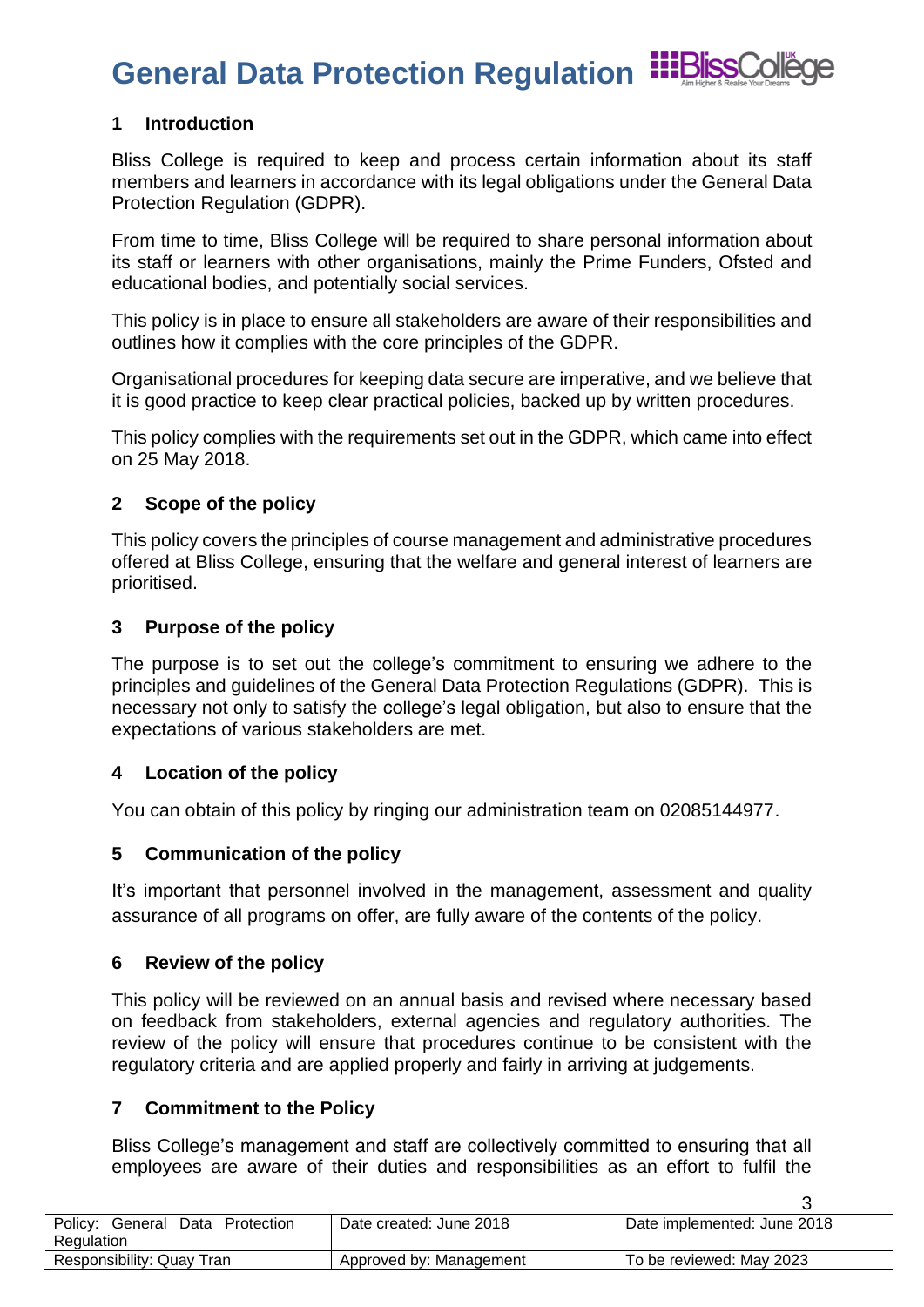requirements of the GDPR. In meeting current legislative requirements, the college will ensure that all learners and actual or potential employees are made aware of their rights and principles of the Act.

### <span id="page-3-0"></span>**8 Legal framework**

This policy has due regard to legislation, including, but not limited to the following:

- The General Data Protection Regulation (GDPR).
- The Freedom of Information Act 2000
- The Education (Pupil Information) (England) Regulations 2005 (as amended in 2016)
- The Freedom of Information and Data Protection (Appropriate Limit and Fees) Regulations 2004

This policy will also have regard to the following guidance:

- Information Commissioner's Office (2017) 'Overview of the General Data Protection Regulation (GDPR)'
- Information Commissioner's Office (2017) 'Preparing for the General Data Protection Regulation (GDPR) 12 steps to take now'

This policy will be implemented in conjunction with the following other policies E-safety Policy, Learner Notice Privacy and Staff Notice Privacy.

### <span id="page-3-1"></span>**9 Applicable Data**

For the purpose of this policy, personal data refers to information that relates to an identifiable, living individual, including information such as an online identifier, such as an IP address.

The GDPR applies to both automated personal data and to manual filing systems, where personal data is accessible according to specific criteria, as well as to chronologically ordered data and pseudonymised data, e.g. key-coded.

Sensitive personal data is referred to in the GDPR as 'special categories of personal data', which are broadly the same as those in the Data Protection Act (DPA) 2018. These specifically include the processing of genetic data, biometric data and data concerning health matters.

### <span id="page-3-2"></span>**10 Principles**

In accordance with the requirements outlined in the GDPR, personal data will be:

- Processed lawfully, fairly and in a transparent manner in relation to individuals.
- Collected for specified, explicit and legitimate purposes and not further processed in a manner that is incompatible with those purposes; further processing for archiving purposes in the public interest, scientific or historical research purposes or statistical purposes shall not be considered to be incompatible with the initial purposes.
- Adequate, relevant and limited to what is necessary in relation to the purposes for which they are processed.

| Data Protection<br>Policy:<br>General<br>Regulation | Date created: June 2018 | Date implemented: June 2018 |
|-----------------------------------------------------|-------------------------|-----------------------------|
| Responsibility: Quay Tran                           | Approved by: Management | To be reviewed: May 2023    |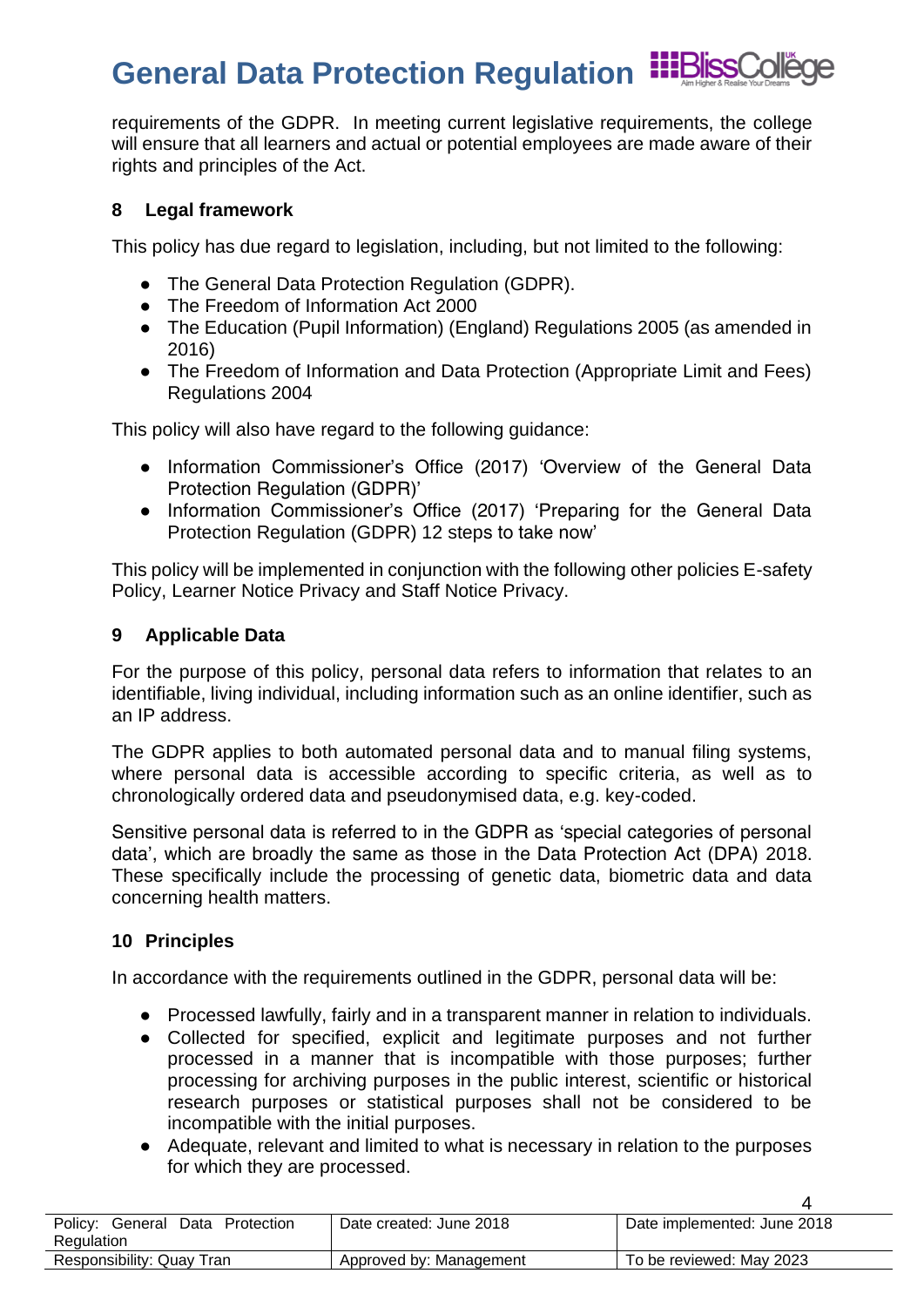- Accurate and, where necessary, kept up-to-date; every reasonable step must be taken to ensure that personal data that are inaccurate, having regard to the purposes for which they are processed, are erased or rectified without delay.
- Kept in a form which permits identification of data subjects for no longer than is necessary for the purposes for which the personal data are processed; personal data may be stored for longer periods, insofar as the personal data will be processed solely for archiving purposes in the public interest, scientific or historical research purposes or statistical purposes, subject to implementation of the appropriate technical and organisational measures required by the GDPR in order to safeguard the rights and freedoms of individuals.
- Processed in a manner that ensures appropriate security of the personal data, including protection against unauthorised or unlawful processing and against accidental loss, destruction or damage, using appropriate technical or organisational measures.

The GDPR also requires that "the controller shall be responsible for, and able to demonstrate, compliance with the principles".

### <span id="page-4-0"></span>**10.1 Accountability**

- Bliss College will implement appropriate technical and organisational measures to demonstrate that data is processed in line with the principles set out in the GDPR.
- Bliss College will provide comprehensive, clear and transparent privacy policies.
- Records of activities relating to higher risk processing will be maintained, such as the processing of special categories data or that in relation to criminal convictions and offences.
- Internal records of processing activities will include the following:
	- o Name and details of the organisation
	- o Purpose(s) of the processing
	- o Description of the categories of individuals and personal data
	- o Retention schedules
	- o Categories of recipients of personal data
	- o Description of technical and organisational security measures
	- o Details of transfers to third parties, including documentation of the transfer mechanism safeguards in place.

Bliss College will implement measures that meet the principles of data protection by design and data protection by default, such as:

- Data minimisation.
- Pseudonymisation.
- Transparency.
- Allowing individuals to monitor processing.
- Continuously creating and improving security features.

### <span id="page-4-1"></span>**10.2 Lawful processing**

The legal basis for processing data will be identified and documented prior to data being processed.

| Policv:<br>Data Protection<br>General<br>Regulation | Date created: June 2018 | Date implemented: June 2018 |
|-----------------------------------------------------|-------------------------|-----------------------------|
| Responsibility: Quay Tran                           | Approved by: Management | To be reviewed: May 2023    |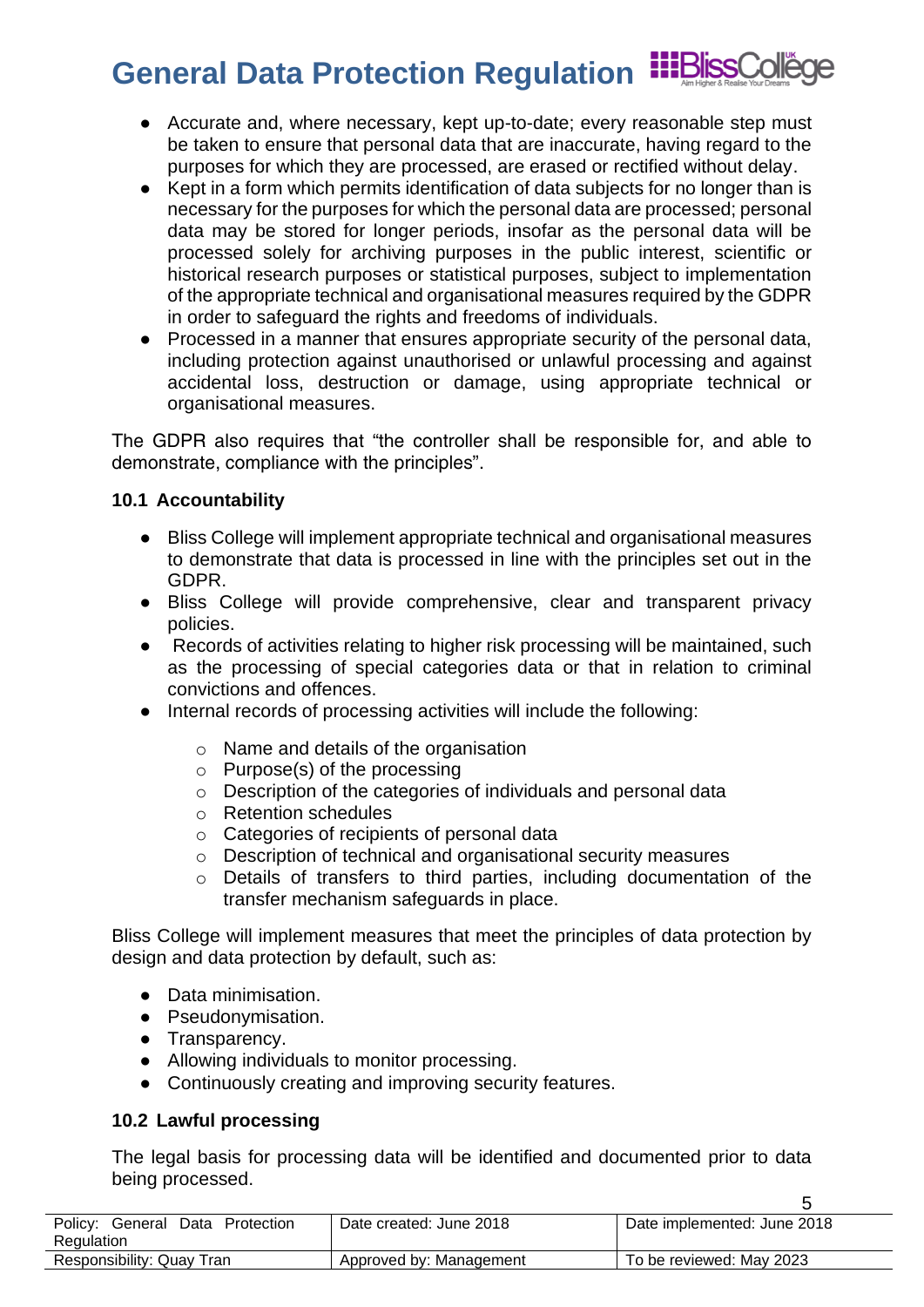## **General Data Protection Regulation**

Under the GDPR, data will be lawfully processed under the following conditions:

- The consent of the data subject has been obtained.
- Processing is necessary for:
	- o Compliance with a legal obligation.
	- o The performance of a task carried out in the public interest or in the exercise of official authority vested in the controller.
	- o For the performance of a contract with the data subject or to take steps to enter into a contract.
	- o Protecting the vital interests of a data subject or another person.
	- o For the purposes of legitimate interests pursued by the controller or a third party, except where such interests are overridden by the interests, rights or freedoms of the data subject.

Sensitive data will only be processed under the following conditions:

- Explicit consent of the data subject, unless reliance on consent is prohibited by EU or Member State law.
- Processing carried out by a not-for-profit body with a political, philosophical, religious or trade union aim provided the processing relates only to members or former members (or those who have regular contact with it in connection with those purposes) and provided there is no disclosure to a third party without consent.
- Processing relates to personal data manifestly made public by the data subject.
- Processing is necessary for:
	- o Carrying out obligations under employment, social security or social protection law, or a collective agreement.
	- o Protecting the vital interests of a data subject or another individual where the data subject is physically or legally incapable of giving consent.
	- o The establishment, exercise or defence of legal claims or where courts are acting in their judicial capacity.
	- o Reasons of substantial public interest on the basis of Union or Member State law which is proportionate to the aim pursued and which contains appropriate safeguards.
	- o The purposes of preventative or occupational medicine, for assessing the working capacity of the employee, medical diagnosis, the provision of health or social care or treatment or management of health or social care systems and services on the basis of Union or Member State law or a contract with a health professional.
	- o Reasons of public interest in the area of public health, such as protecting against
	- o serious cross-border threats to health or ensuring high standards of healthcare and of medicinal products or medical devices.
	- o Archiving purposes in the public interest, or scientific and historical research purposes or statistical purposes in accordance with Article 89(1).

| Policy: General Data Protection | Date created: June 2018 | Date implemented: June 2018 |
|---------------------------------|-------------------------|-----------------------------|
| Regulation                      |                         |                             |
| Responsibility: Quay Tran       | Approved by: Management | To be reviewed: May 2023    |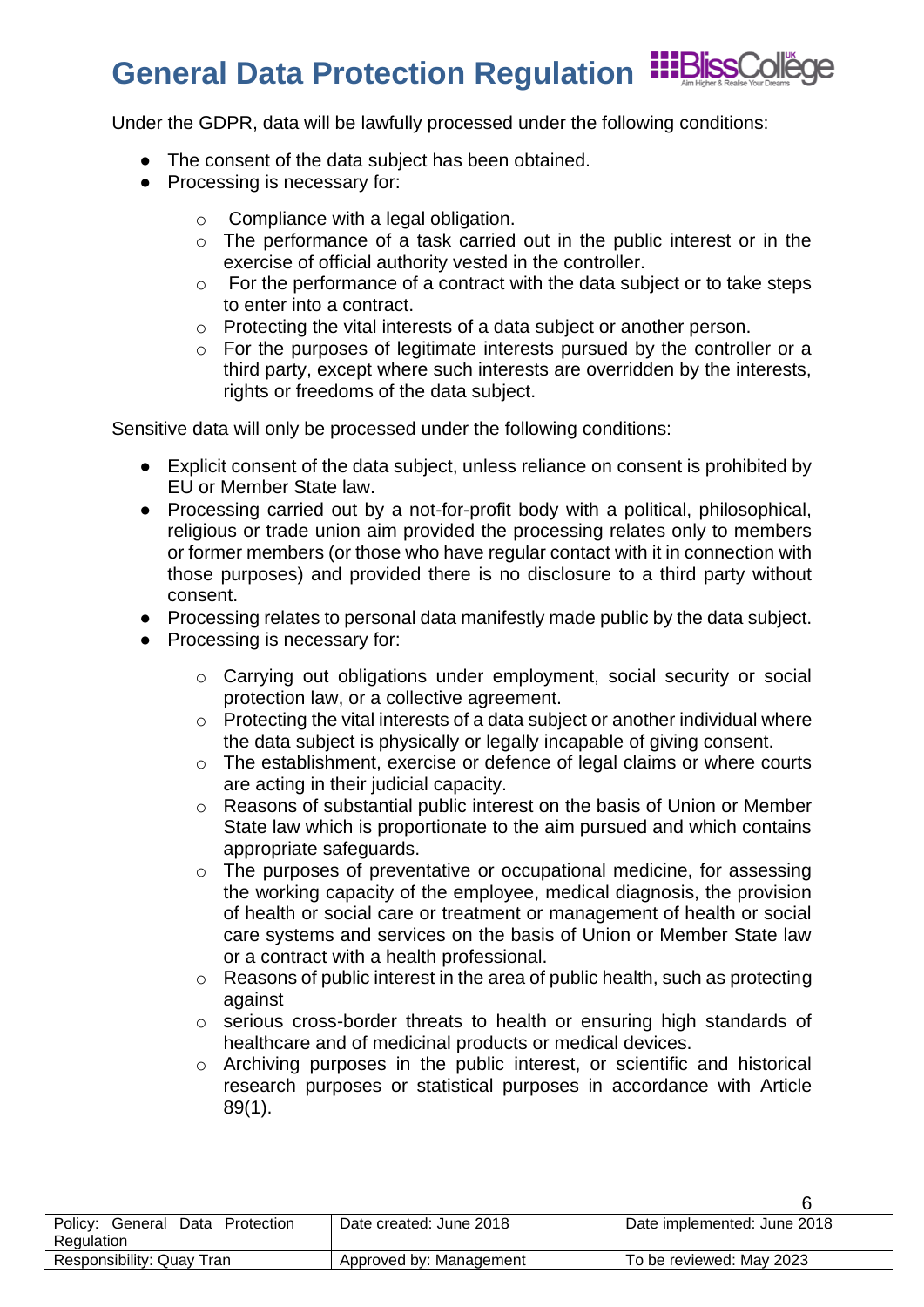

7

### <span id="page-6-0"></span>**11 Consent**

Consent must be a positive indication. It cannot be inferred from silence, inactivity or pre-ticked boxes.

Consent will only be accepted where it is freely given, specific, informed and an unambiguous indication of the individual's wishes.

Where consent is given, a record will be kept documenting how and when consent was given.

Bliss College ensures that consent mechanisms meet the standards of the GDPR. Where the standard of consent cannot be met, an alternative legal basis for processing the data must be found, or the processing must cease. Consent accepted under the Data Protection Act 2018 (DPA) will be reviewed to ensure it meets the standards of the GDPR; however, acceptable consent obtained under the DPA will not be reobtained.

Consent can be withdrawn by the individual at any time.

The consent of parents will be sought prior to the processing of a child's data, except where the processing is related to preventative or counselling services offered directly to a child.

### <span id="page-6-1"></span>**12 The right to be informed**

The privacy notice supplied to individuals in regards to the processing of their personal data will be written in clear, plain language which is concise, transparent, easily accessible and free of charge.

If services are offered directly to a child, Bliss College will ensure that the privacy notice is written in a clear, plain manner that the child will understand. In relation to data obtained both directly from the data subject and not obtained directly from the data subject, the following information will be supplied within the privacy notice:

- The identity and contact details of the controller, and where applicable, the controller's representative.
- The purpose of, and the legal basis for, processing the data.
- The legitimate interests of the controller or third party.
- Any recipient or categories of recipients of the personal data.
- Details of transfers to third parties and the safeguards in place.
- The retention period of criteria used to determine the retention period.
- The existence of the data subject's rights, including the right to:
	- o Withdraw consent at any time.
	- $\circ$  Lodge a complaint with a supervisory authority.
- The existence of automated decision making, including profiling, how decisions are made, the significance of the process and the consequences.

Where data is obtained directly from the data subiect, information regarding whether the provision of personal data is part of a statutory or contractual requirement and the

| Policy: General<br>Data Protection<br>Regulation | Date created: June 2018 | Date implemented: June 2018 |
|--------------------------------------------------|-------------------------|-----------------------------|
| Responsibility: Quay Tran                        | Approved by: Management | To be reviewed: May 2023    |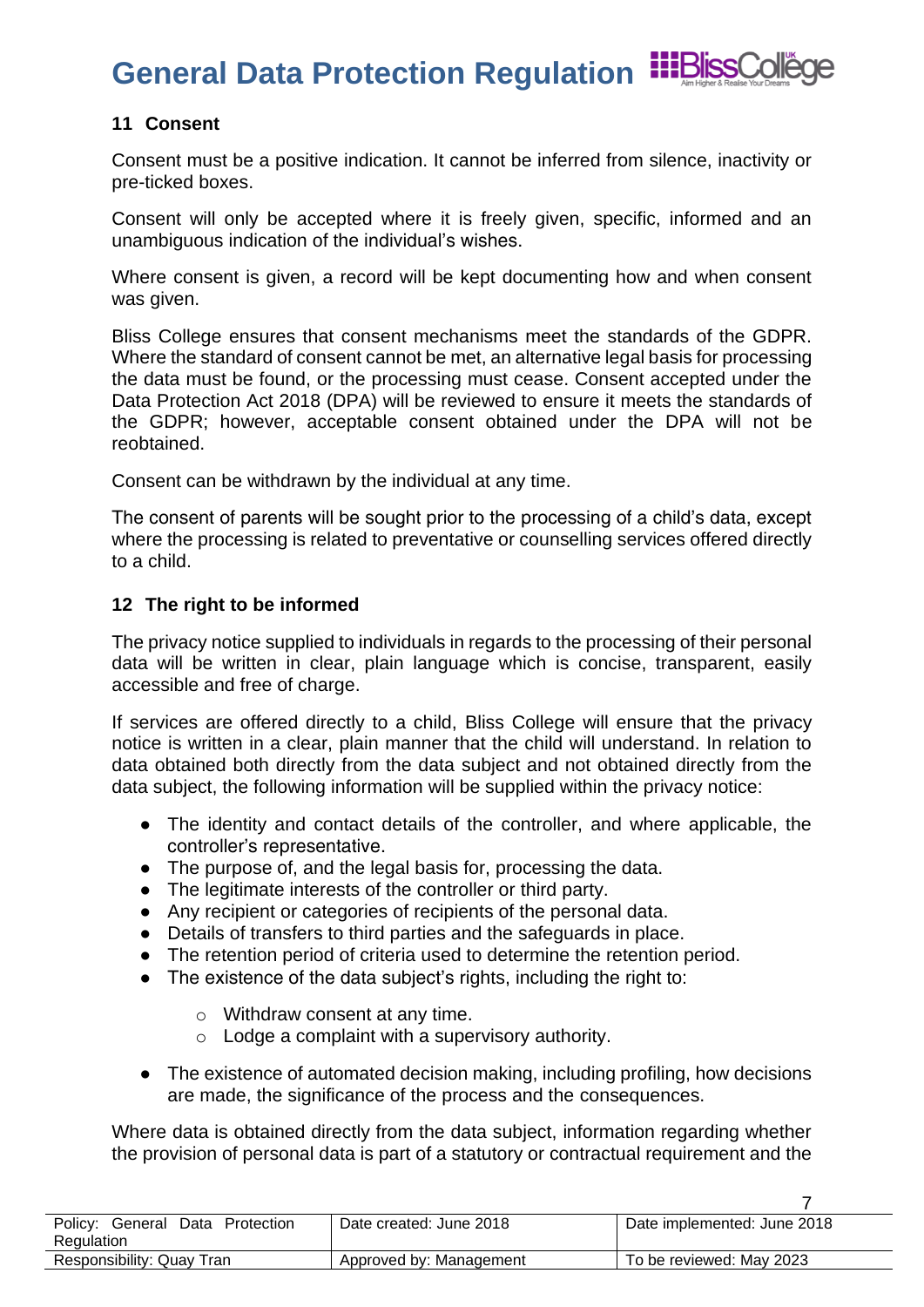details of the categories of personal data, as well as any possible consequences of failing to provide the personal data, will be provided.

Where data is not obtained directly from the data subject, information regarding the source the personal data originates from and whether it came from publicly accessible sources, will be provided.

For data obtained directly from the data subject, this information will be supplied at the time the data is obtained.

In relation to data that is not obtained directly from the data subject, this information will be supplied:

- Within one month of having obtained the data.
- If disclosure to another recipient is envisaged, at the latest, before the data are disclosed.
- If the data are used to communicate with the individual, at the latest, when the first communication takes place.

### <span id="page-7-0"></span>**13 The right of access**

Individuals have the right to obtain confirmation that their data is being processed.

Individuals have the right to submit a subject access request (SAR) to gain access to their personal data in order to verify the lawfulness of the processing.

Bliss College will verify the identity of the person making the request before any information is supplied.

A copy of the information will be supplied to the individual free of charge; however, Bliss College may impose a 'reasonable fee' to comply with requests for further copies of the same information.

Where a SAR (Subject Access Request) has been made electronically, the information will be provided in a commonly used electronic format.

Where a request is manifestly unfounded, excessive or repetitive, a reasonable fee will be charged.

- All fees will be based on the administrative cost of providing the information.
- All requests will be responded to without delay and at the latest, within one month of receipt.
- In the event of numerous or complex requests, the period of compliance will be extended by a further two months. The individual will be informed of this extension and will receive an explanation of why the extension is necessary, within one month of the receipt of the request.
- Where a request is manifestly unfounded or excessive, Bliss College holds the right to refuse to respond to the request. The individual will be informed of this decision and the reasoning behind it, as well as their right to complain to the supervisory authority and to a judicial remedy, within one month of the refusal.
- In the event that a large quantity of information is being processed about an individual, Bliss College will ask the individual to specify the information the request is in relation to.

| Policy: General Data Protection | Date created: June 2018 | Date implemented: June 2018 |
|---------------------------------|-------------------------|-----------------------------|
| Regulation                      |                         |                             |
| Responsibility: Quay Tran       | Approved by: Management | To be reviewed: May 2023    |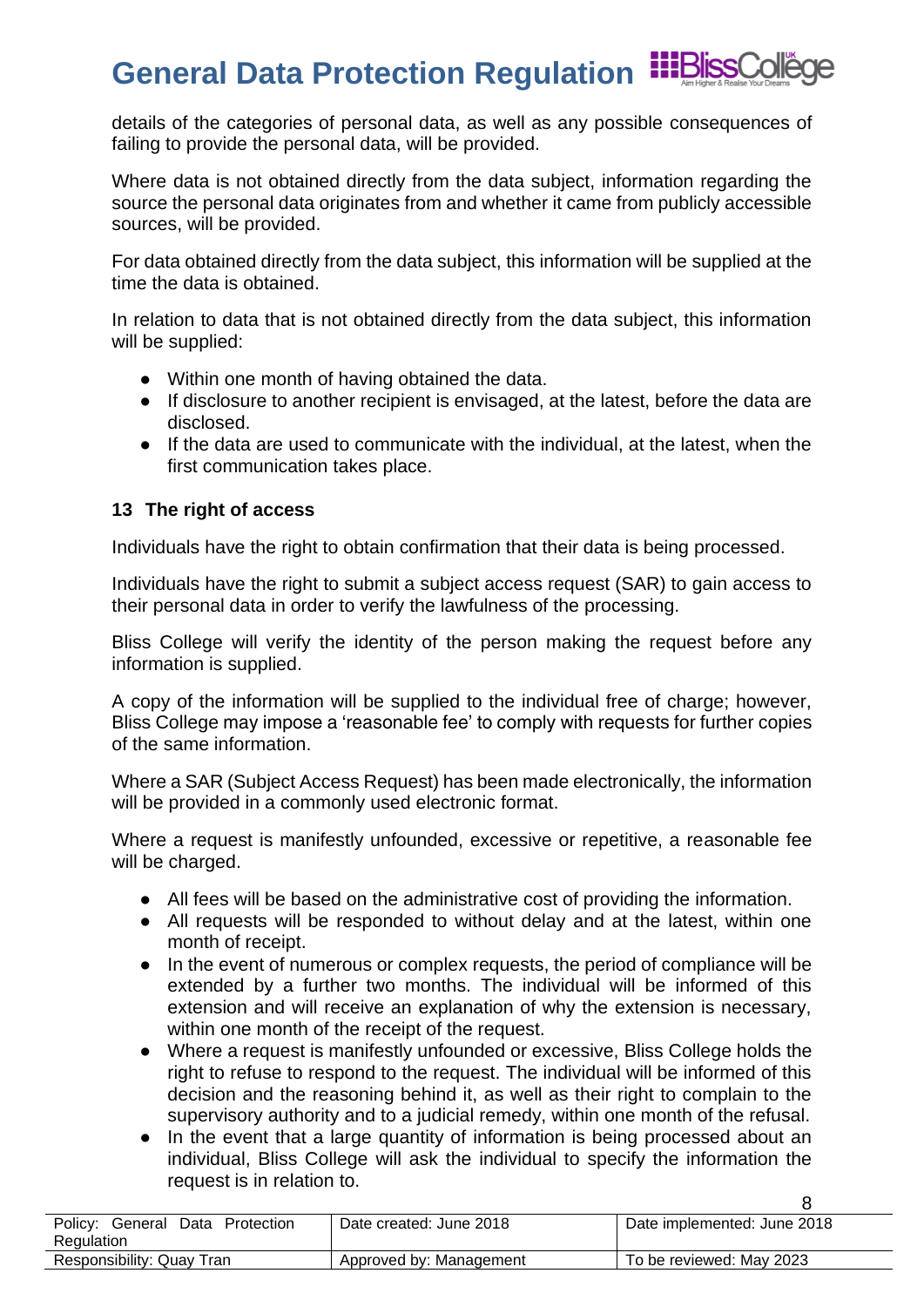# **General Data Protection Regulation Figures**

### <span id="page-8-0"></span>**14 The right to rectification**

Individuals are entitled to have any inaccurate or incomplete personal data rectified.

Where the personal data in question has been disclosed to third parties, Bliss College will inform them of the rectification where possible.

Where appropriate, Bliss College will inform the individual about the third parties that the data has been disclosed to.

Requests for rectification will be responded to within one month; this will be extended by two months where the request for rectification is complex.

Where no action is being taken in response to a request for rectification, Bliss College will explain the reason for this to the individual, and will inform them of their right to complain to the supervisory authority and to a judicial remedy.

#### <span id="page-8-1"></span>**15 The right to Erasure**

Individuals hold the right to request the deletion or removal of personal data where there is no compelling reason for its continued processing.

Individuals have the right to erasure in the following circumstances:

- Where the personal data is no longer necessary in relation to the purpose for which it was originally collected/processed.
- When the individual withdraws their consent.
- When the individual objects to the processing and there is no overriding legitimate interest for continuing the processing.
- The personal data was unlawfully processed.
- The personal data is required to be erased in order to comply with a legal obligation.
- The personal data is processed in relation to the offer of information society services to a child.

Bliss College has the right to refuse a request for erasure where the personal data is being processed for the following reasons:

- To exercise the right of freedom of expression and information.
- To comply with a legal obligation for the performance of a public interest task or exercise of official authority.
- For public health purposes in the public interest,
- For archiving purposes in the public interest, scientific research, historical research or statistical purposes,
- The exercise or defence of legal claims

As a child may not fully understand the risks involved in the processing of data when consent is obtained, special attention will be given to existing situations where a child has given consent to processing and they later request erasure of the data, regardless of age at the time of the request.

| Policy: General Data Protection | Date created: June 2018 | Date implemented: June 2018 |
|---------------------------------|-------------------------|-----------------------------|
| Regulation                      |                         |                             |
| Responsibility: Quay Tran       | Approved by: Management | To be reviewed: May 2023    |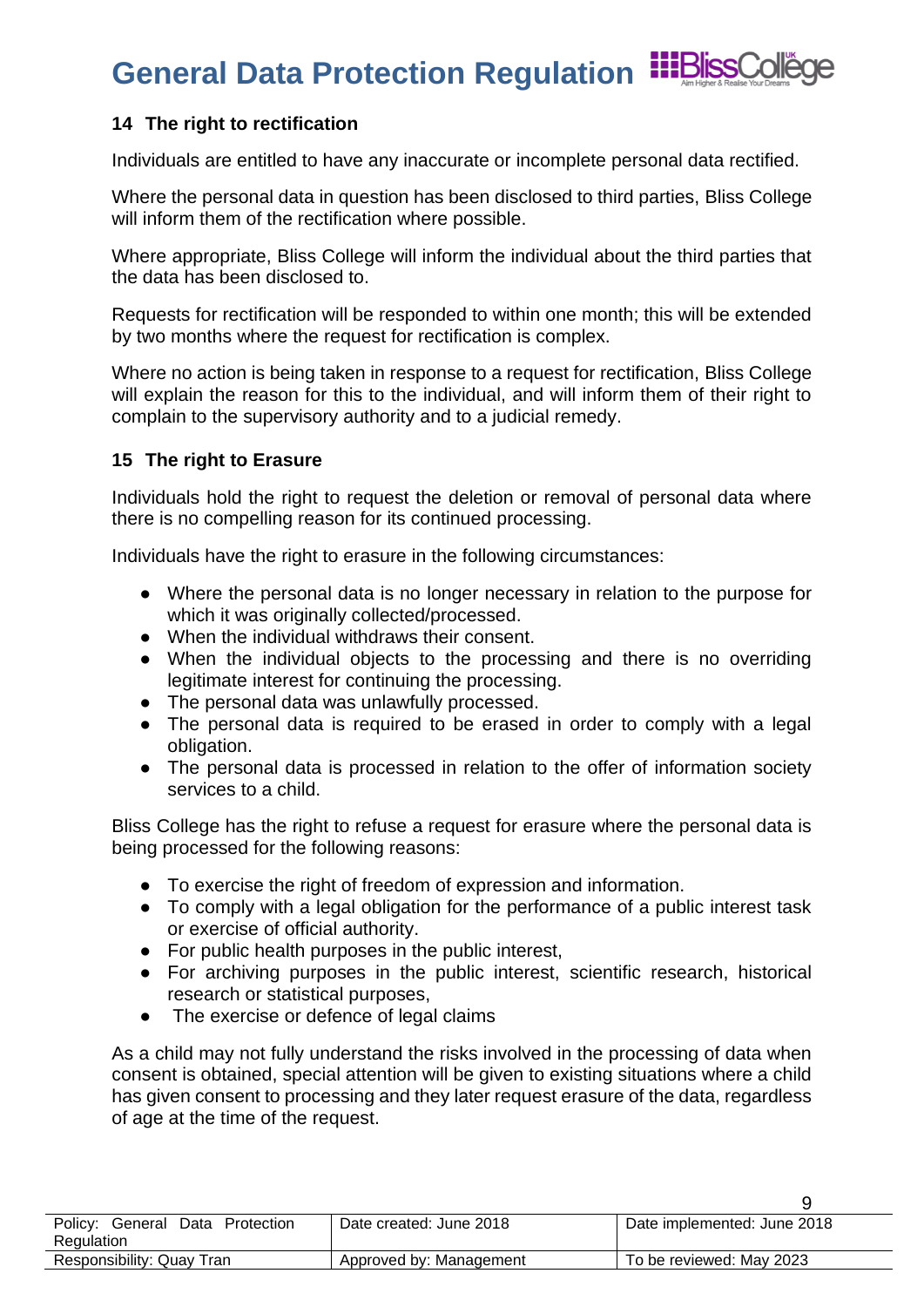Where personal data has been disclosed to third parties, they will be informed about the erasure of the personal data, unless it is impossible or involves disproportionate effort to do so.

Where personal data has been made public within an online environment, Bliss College will inform other organisations who process the personal data to erase links to and copies of the personal data in question.

### <span id="page-9-0"></span>**16 The right to restrict processing**

Individuals have the right to block or suppress the Bliss College's processing of personal data.

In the event that processing is restricted, Bliss College will store the personal data, but not further process it, guaranteeing that just enough information about the individual has been retained to ensure that the restriction is respected in future.

Bliss College will restrict the processing of personal data in the following circumstances:

- Where an individual contests the accuracy of the personal data, processing will be restricted until it has verified the accuracy of the data
- Where an individual has objected to the processing and Bliss College is considering whether their legitimate grounds override those of the individual
- Where processing is unlawful and the individual opposes erasure and requests restriction instead
- Where Bliss College no longer needs the personal data but the individual requires the data to establish, exercise or defend a legal claim

If the personal data in question has been disclosed to third parties, Bliss College will inform them about the restriction on the processing of the personal data, unless it is impossible or involves disproportionate effort to do so.

Bliss College will inform individuals when a restriction on processing has been lifted.

### <span id="page-9-1"></span>**17 The right to data portability.**

Individuals have the right to obtain and reuse their personal data for their own purposes across different services.

Personal data can be easily moved, copied or transferred from one IT environment to another in a safe and secure manner, without hindrance to usability.

The right to data portability only applies in the following cases:

- To personal data that an individual has provided to a controller
- Where the processing is based on the individual's consent or for the performance of a contract.
- When processing is carried out by automated means.

Personal data will be provided in a structured, commonly used and machine-readable form.

Policy: General Data Protection **Regulation** Date created: June 2018 | Date implemented: June 2018 Responsibility: Quay Tran <br>Approved by: Management To be reviewed: May 2023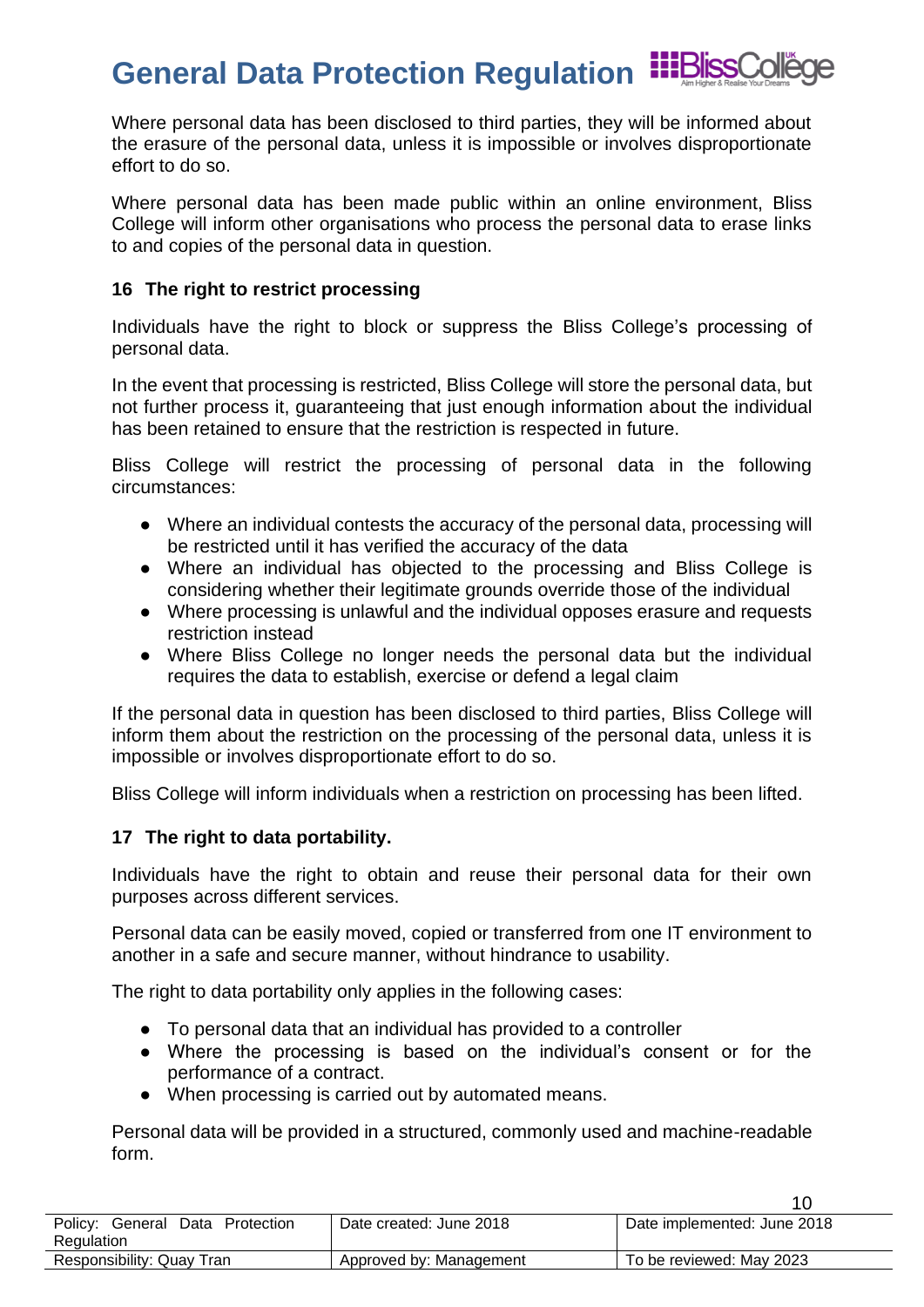

Bliss College will provide the information free of charge. Where feasible, data will be transmitted directly to another organisation at the request of the individual.

Bliss College is not required to adopt or maintain processing systems which are technically compatible with other organisations.

In the event that the personal data concerns more than one individual, the Bliss College will consider whether providing the information would prejudice the rights of any other individual.

Bliss College will respond to any requests for portability within one month.

Where the request is complex, or a number of requests have been received, the time frame can be extended by two months, ensuring that the individual is informed of the extension and the reasoning behind it within one month of the receipt of the request.

Where no action is being taken in response to a request, Bliss College will, without delay and at the latest within one month, explain to the individual the reason for this and will inform them of their right to complain to the supervisory authority and to a judicial remedy.

#### <span id="page-10-0"></span>**18 The right to object**

Bliss College will inform individuals of their right to object at the first point of communication, and this information will be outlined in the privacy notice and explicitly brought to the attention of the data subject, ensuring that it is presented clearly and separately from any other information.

Individuals have the right to object to the following:

- Processing based on legitimate interests or the performance of a task in the public interest
- Direct marketing
- Processing for purposes of scientific or historical research and statistics.

Where personal data is processed for the performance of a legal task or legitimate interests:

- An individual's grounds for objecting must relate to his or her particular situation.
- Bliss College will stop processing the individual's personal data unless the processing is for the establishment, exercise or defence of legal claims, or, where Bliss College can demonstrate compelling legitimate grounds for the processing, which override the interests, rights and freedoms of the individual.

Where personal data is processed for direct marketing purposes:

- Bliss College will stop processing personal data for direct marketing purposes as soon as an objection is received.
- Bliss College cannot refuse an individual's objection regarding data that is being processed for direct marketing purposes.

11

Where personal data is processed for research purposes:

| Policy: General<br>Data<br>Protection<br>Regulation | Date created: June 2018 | Date implemented: June 2018 |
|-----------------------------------------------------|-------------------------|-----------------------------|
| Responsibility: Quay Tran                           | Approved by: Management | To be reviewed: May 2023    |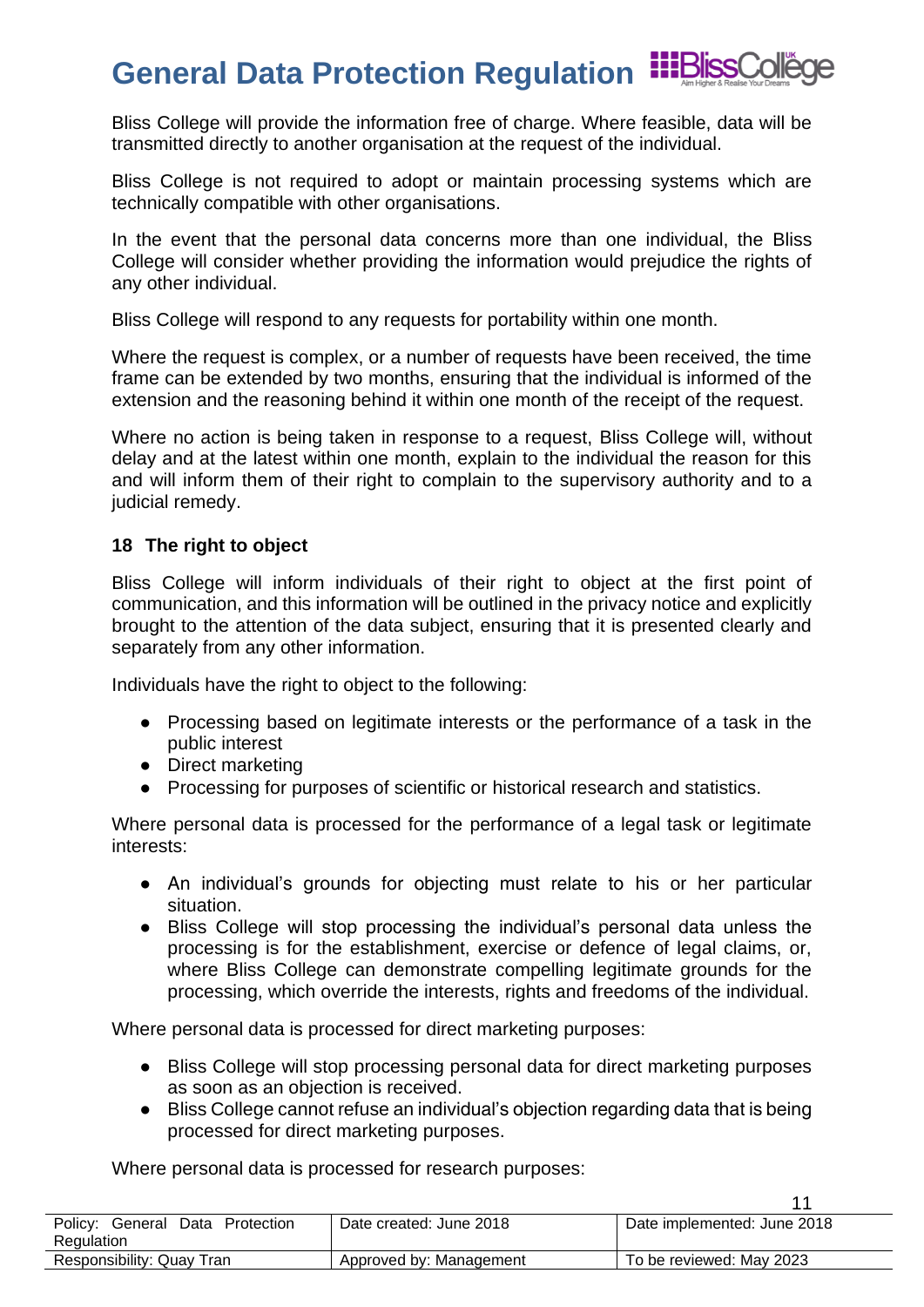- The individual must have grounds relating to their particular situation in order to exercise their right to object.
- Where the processing of personal data is necessary for the performance of a public interest task, Bliss College is not required to comply with an objection to the processing of the data.

Where the processing activity is outlined above, but is carried out online, Bliss College will offer a method for individuals to object online.

### <span id="page-11-0"></span>**19 Privacy by design and privacy impact assessments**

Bliss College will act in accordance with the GDPR by adopting a privacy by design approach and implementing technical and organisational measures which demonstrate how Bliss College has considered and integrated data protection into processing activities.

Data protection impact assessments (DPIAs) will be used to identify the most effective method of complying with Bliss College's data protection obligations and meeting individuals' expectations of privacy.

DPIAs will allow Bliss College to identify and resolve problems at an early stage, thus reducing associated costs and preventing damage from being caused to Bliss College's reputation, which might otherwise occur.

A DPIA will be used when using new technologies or when the processing is likely to result in a high risk to the rights and freedoms of individuals.

A DPIA will be used for more than one project, where necessary.

High risk processing includes, but is not limited to, the following:

- Systematic and extensive processing activities, such as profiling
- Large scale processing of special categories of data or personal data, which is in relation to criminal convictions or offences.

Bliss College will ensure that all DPIAs include the following information:

- A description of the processing operations and the purposes
- An assessment of the necessity and proportionality of the processing in relation to the purpose

An outline of the risks to individuals

- The measures implemented in order to address risk
- Where a DPIA indicates high risk data processing, Bliss College will consult the ICO to seek its opinion as to whether the processing operation complies with the GDPR.

Privacy by design and privacy impact assessments

Bliss College will act in accordance with the GDPR by adopting a privacy by design approach and implementing technical and organisational measures which

| Policy:<br>Protection<br>Data<br>General<br>Regulation | Date created: June 2018 | Date implemented: June 2018 |
|--------------------------------------------------------|-------------------------|-----------------------------|
| Responsibility: Quay Tran                              | Approved by: Management | To be reviewed: May 2023    |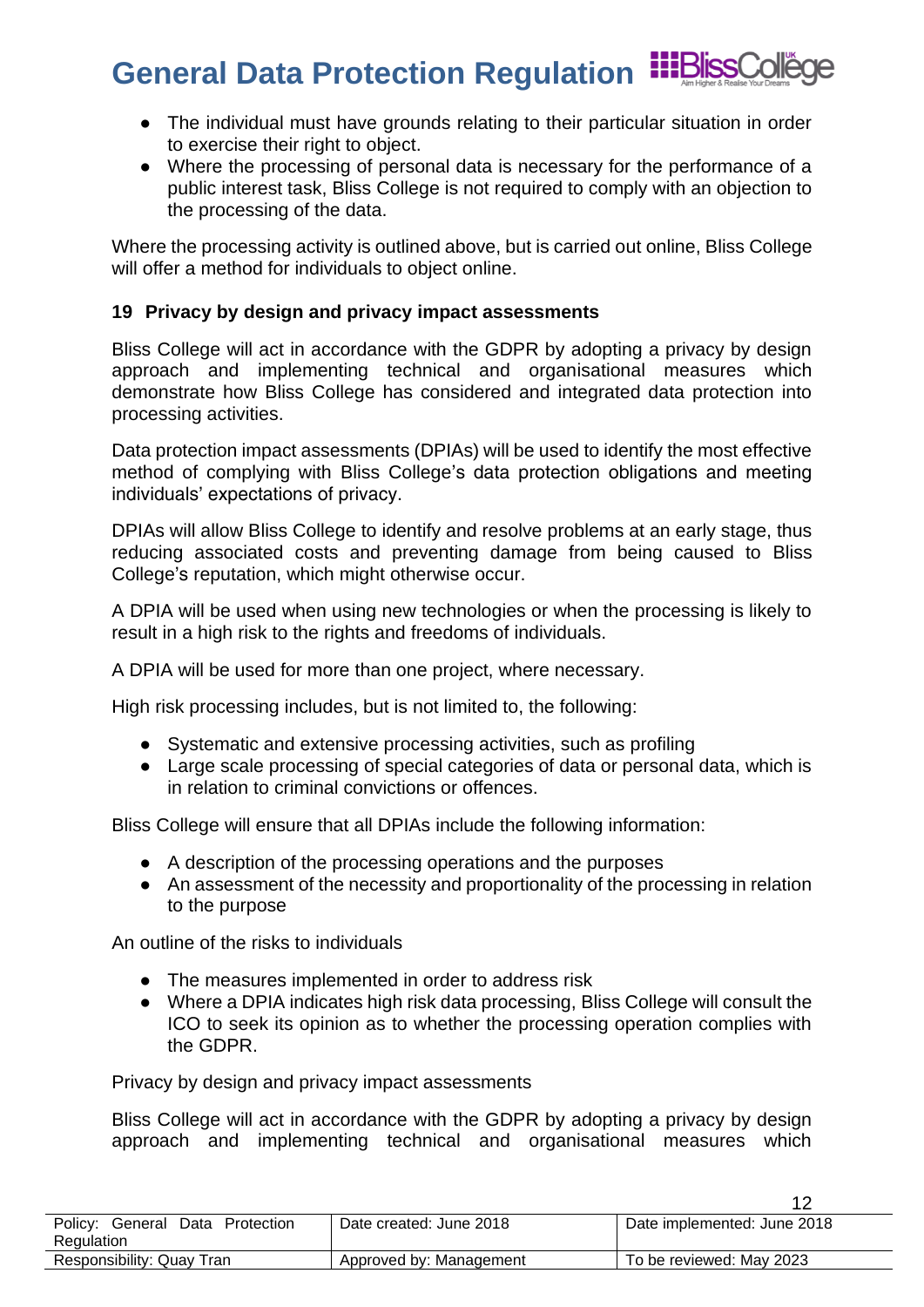demonstrate how it has considered and integrated data protection into processing activities.

Data protection impact assessments (DPIAs) will be used to identify the most effective method of complying with Bliss College's data protection obligations and meeting individuals' expectations of privacy.

DPIAs will allow Bliss College to identify and resolve problems at an early stage, thus reducing associated costs and preventing damage to its reputation.

A DPIA will be used when using new technologies or when the processing is likely to result in a high risk to the rights and freedoms of individuals.

Bliss College will ensure that all DPIAs include the following information:

- A description of the processing operations and the purposes
- An assessment of the necessity and proportionality of the processing in relation to the purpose.
- An outline of the risks to individuals
- The measures implemented in order to address risk

Where a DPIA indicates high risk data processing, Bliss College will consult the ICO to seek its opinion as to whether the processing operation complies with the GDPR.

### <span id="page-12-0"></span>**20 Data Breaches**

The term 'personal data breach' refers to a breach of security which has led to the destruction, loss, alteration, unauthorised disclosure of, or access to, personal data.

The Director will ensure that all staff members are made aware of, and understand, what constitutes as a 'data breach' as part of their continuous development training.

Where a breach is likely to result in a risk to the rights and freedoms of individuals, the relevant supervisory authority will be informed.

All notifiable breaches will be reported to the relevant supervisory authority within 72 hours of Bliss becoming aware of it.

The risk of the breach having a detrimental effect on the individual, and the need to notify the relevant supervisory authority, will be assessed on a case-by-case basis.

In the event that a breach is likely to result in a high risk to the rights and freedoms of an individual, Bliss College will notify those concerned directly.

A 'high risk' breach means that the threshold for notifying the individual is higher than that for notifying the relevant supervisory authority.

In the event that a breach is sufficiently serious, the public will be notified without undue delay.

| Policy: General Data Protection | Date created: June 2018 | Date implemented: June 2018 |
|---------------------------------|-------------------------|-----------------------------|
| Regulation                      |                         |                             |
| Responsibility: Quay Tran       | Approved by: Management | To be reviewed: May 2023    |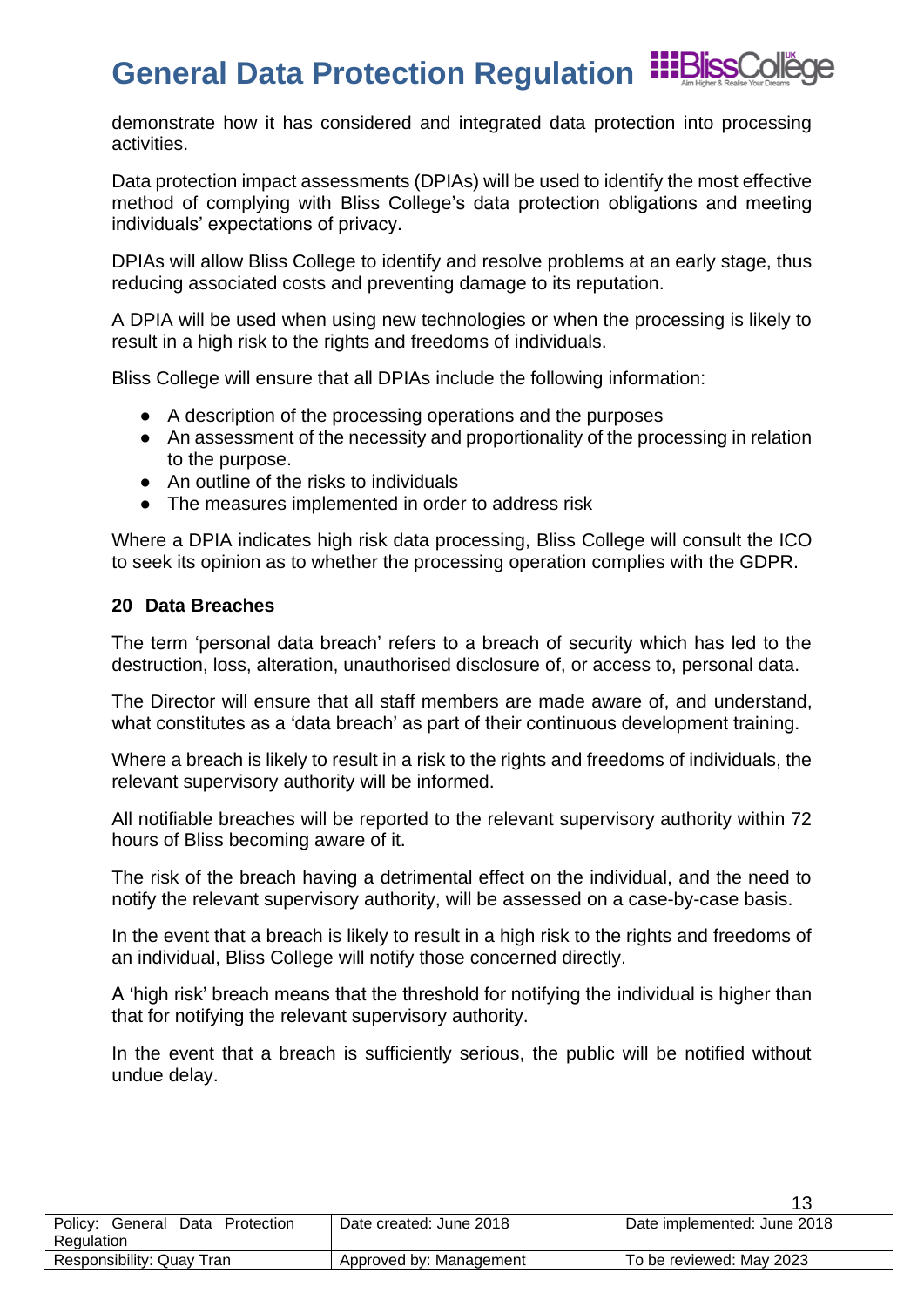### **General Data Protection Regulation**



### <span id="page-13-0"></span>**21 Data Protection Policy**

Effective and robust breach detection, investigation and internal reporting procedures are in place at Bliss College, which facilitate decision-making in relation to whether the relevant supervisory authority or the public need to be notified.

Within a breach notification, the following information will be outlined:

- The nature of the personal data breach, including the categories and approximate number of individuals and records concerned
- The name and contact details of the DPO
- An explanation of the likely consequences of the personal data breach
- A description of the proposed measures to be taken to deal with the personal data breach
- Where appropriate, a description of the measures taken to mitigate any possible adverse effects

Failure to report a breach when required to do so will result in a fine, as well as a fine for the breach itself.

### <span id="page-13-1"></span>**21.1 Data security**

Confidential paper records will be kept in a locked filing cabinet, drawer or safe, with restricted access.

Confidential paper records will not be left unattended or in clear view anywhere with general access.

Digital data is coded, encrypted or password-protected, both on a local hard drive and on a network drive that is regularly backed up off-site.

Where data is saved on removable storage or a portable device, the device will be kept in a locked filing cabinet, drawer or safe when not in use.

Memory sticks will not be used to hold personal information unless they are passwordprotected and fully encrypted.

All electronic devices are password-protected to protect the information on the device in case of theft.

Where possible, Bliss College may enable electronic devices to allow the remote blocking or deletion of data in case of theft.

All necessary members of staff are provided with their own secure login and password, and every computer regularly prompts users to change their password.

Emails containing sensitive or confidential information are password-protected if there are unsecure servers between the sender and the recipient.

When sending confidential information by fax, staff will always check that the recipient is correct before sending.

Where personal information that could be considered private or confidential is taken off the premises, either in electronic or paper format, staff will take extra care to follow

Policy: General Data Protection **Regulation** Date created: June 2018 **Date implemented: June 2018** Responsibility: Quay Tran <br>Approved by: Management To be reviewed: May 2023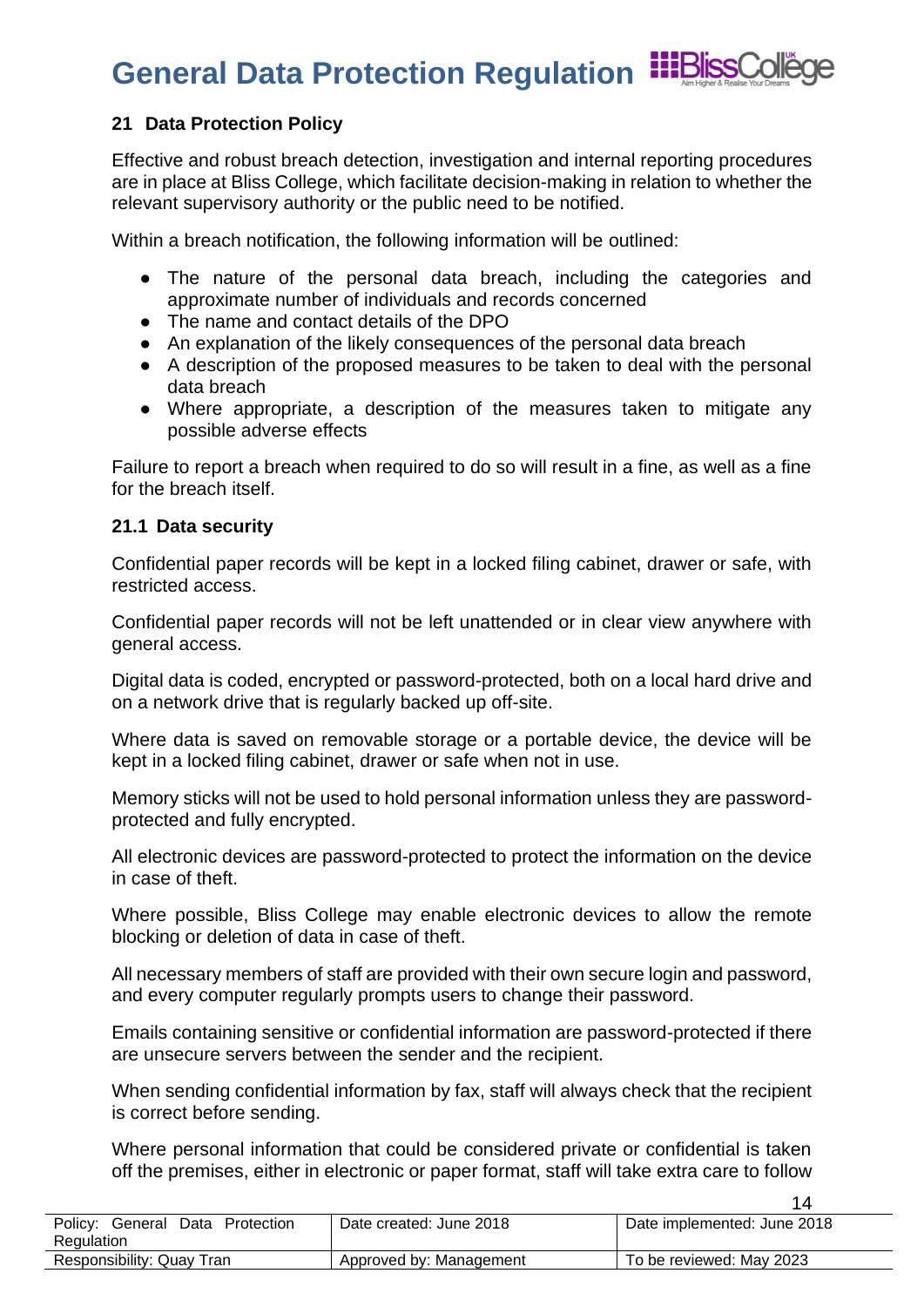the same procedures for security, e.g. keeping devices under lock and key. The person taking the information from Bliss College's premises accepts full responsibility for the security of the data.

Before sharing data, all staff members will ensure:

- They are allowed to share it
- Data Protection Policy
- That adequate security is in place to protect it.
- Who will receive the data has been outlined in a privacy notice?

Under no circumstances are visitors allowed access to confidential or personal information. Visitors to areas of Bliss College containing sensitive information will be supervised at all times.

The physical security of the Bliss College's buildings and storage systems, and access to them, is reviewed on a termly basis. If an increased risk in vandalism/ burglary/ theft is identified, extra measures to secure data storage will be put in place.

Bliss College takes its duties under the GDPR seriously and any unauthorised disclosure may result in disciplinary action. The Data Protection Officer is responsible for continuity and recovery measures are in place to ensure the security of protected data.

### **Publication of information**

Bliss College will seek to publish on its website information that will be made routinely available, including policies and procedures. In doing so, it will not publish any personal information, including photos, on its website without the permission of the affected individual.

When uploading information to its website, staff are considerate of any metadata or deletions which could be accessed in documents and images on the site.

### <span id="page-14-0"></span>**22 CCTV and Photography**

Bliss College understands that recording images of identifiable individuals constitutes as 'processing personal information', so it is done in line with data protection principles.

Where it is installed, Bliss College notifies all pupils, staff and visitors of the purpose for collecting CCTV (where implemented) images via notice boards, letters and email.

Cameras will only be placed where they do not intrude on anyone's privacy and are necessary to fulfil their purpose.

All CCTV footage will be kept for six months for security purposes; the Data Protection Officer is responsible for keeping the records secure and allowing access.

Bliss College will always indicate its intentions for taking photographs of pupils and will retrieve permission before publishing them.

| Policy: General<br>Data Protection | Date created: June 2018 | Date implemented: June 2018 |
|------------------------------------|-------------------------|-----------------------------|
| Regulation                         |                         |                             |
| Responsibility: Quay Tran          | Approved by: Management | To be reviewed: May 2023    |